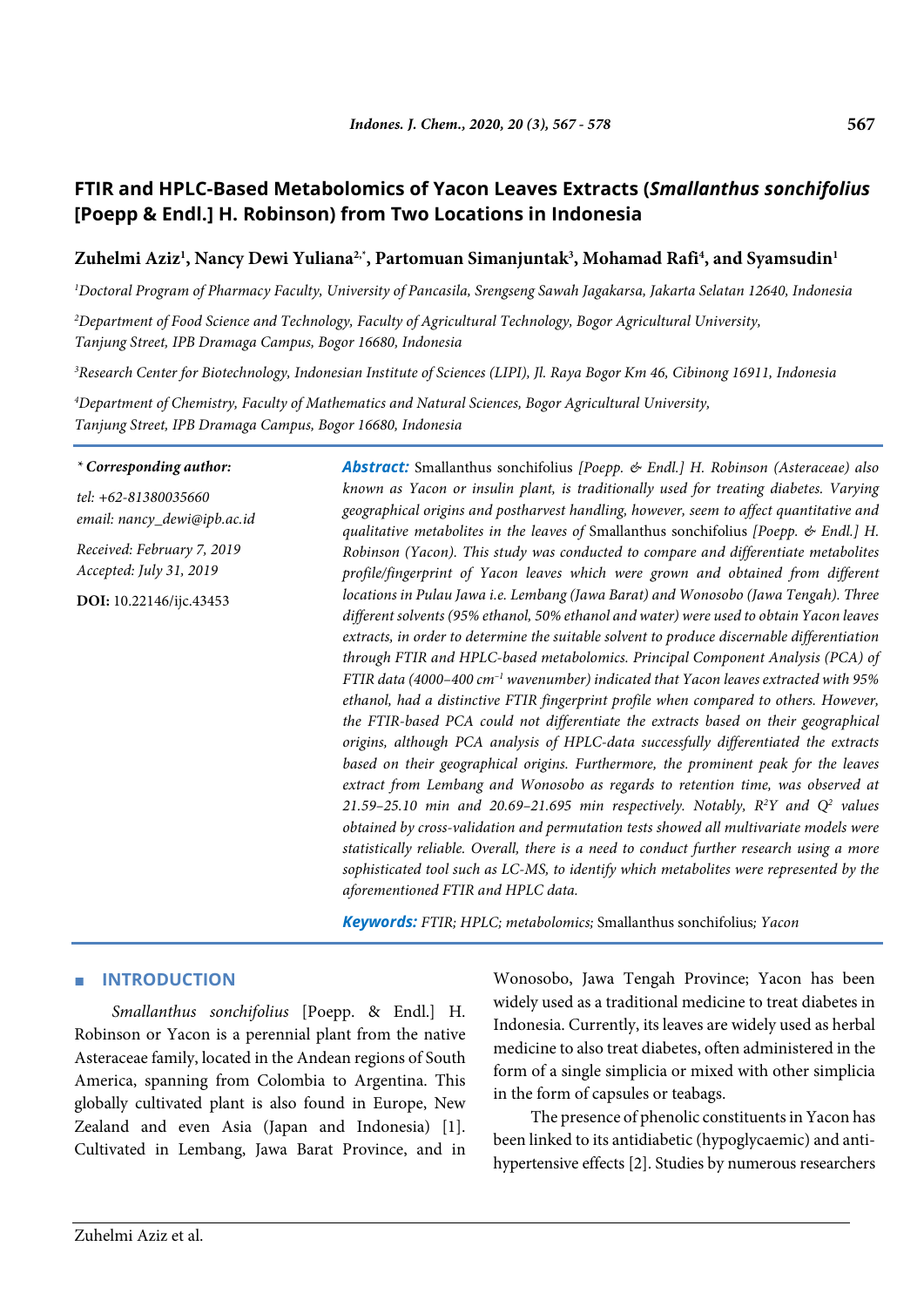have also reported its anti-inflammatory capacity, observed through metabolomics profiling of its compounds [3], and antidiabetic activity through α-glucosidase inhibition [4]. Despite several studies on the phytochemical content of Yacon, there have not been any reports on comparison and differentiation of Yacon metabolites profile, grown and obtained from different locations in Pulau Jawa. Such comparison and differentiation are necessary to ensure the quality of the potential effects that have been mentioned above, as the possibility of investigating and proving chemical variation as a result of geographical differences, may also have the potential within the field of pharmaco-botany, towards achieving optimal growth of Yacon to exhibit certain desired potency.

Previous phytochemical research of Yacon leaves has shown it contains sesquiterpene lactones such as sonchifolin, uvedalin, enhydrin, fluctuanin, polymatin B, fluctuadin, and polymatin C, and along with melampolide compounds [5]. Further analysis showed flavonoid compounds such as quercetin [6], polyphenolic compounds such as chlorogenic acid, ferulic acid, and caffeic acid derivatives such as 1.5-O-di-caffeoylquinic acid (1,5-CQA), 4,5-O-di-caffeoylquinic acid (4,5-CQA), and 3,5-O-di-caffeoylquinic acid (3,5-CQA) [7]. The reported caffeic acid derivative compounds were reported to have strong antioxidant properties, capable of blood glucose reduction through inhibition of the α-glucosidase enzyme. In addition, enhydrin has been observed in the increase of β-pancreatic cells in streptozotocin (STZ) induced diabetogenic mouse pancreatic cells [5].

Currently, quality control of raw materials for herbal medicine is commonly performed through organoleptic evaluation, although scientific laboratories deem it comprehensively inadequate, as it relies simply on the subjective sensory evaluation of limited pool of experts. Furthermore, organoleptic tests have been shown to possess significant weaknesses and limitations, due to some sensory traits that cannot be described [8]. Hence edge-cutting instruments used within the field of analytical chemistry shows promise to devise a method for mentioned quality control using analytical instruments. Among these analytical instruments includes FTIR spectroscopy and HPLC, which is easy to use, cheap and

fast when investigating samples [9,11]. These instruments fulfilling efficient analysis criteria are also capable of investigating several components simultaneously, without damaging the samples [9,11].

The FTIR method produces a spectrum that provides complex data, which can be used to thoroughly describe the chemical characteristics of a sample [9]. Although IR spectrum pattern complexity is visually difficult to be interpreted, chemometrics method can be used to resolve this problem [10]. Juliani in his study used FTIR-based metabolomics, to identify an active compound with α-glucosidase inhibitory and antioxidant properties in aerial parts of *Orthosiphon stamineus* (OS) extract and its fractions [9]. Another option is using the HPLC method which produces chromatogram, illustrating the overall content and estimation of each content within a sample, based on the percent area of significant peaks. Ascertaining this capability, Feng et al. showed the potential of pairing HPLC with chemometric methods in order to analyze, obtain fingerprint and recognize the chemical pattern of ginger obtained from different markets in China [11].

In this study, we proposed to compare and differentiate metabolites profile/fingerprint of Yacon leaves grown and obtained from different locations in Pulau Jawa i.e. Lembang (Jawa Barat) and Wonosobo (Jawa Tengah). Three different solvents (95% ethanol, 50% ethanol and water) were used to make Yacon leaves extracts, in order to determine the suitable solvent to produce discernable differentiation through FTIR-based and HPLC-based metabolomics*.* It was assumed that the different condition between the two (2) locations and three (3) extraction solvents, would result in significant variations and levels of the chemical content in Yacon leaves, which would further affect the fluctuation of its bioactivity. This sought out differences, is targeted at improving the quality control of raw material for Yacon herbal products.

### ■ **EXPERIMENTAL SECTION**

### **Materials**

Yacon leaves were collected from Perkebunan Najwa Herbal in Wonosobo, Jawa Tengah (J) and Perkebunan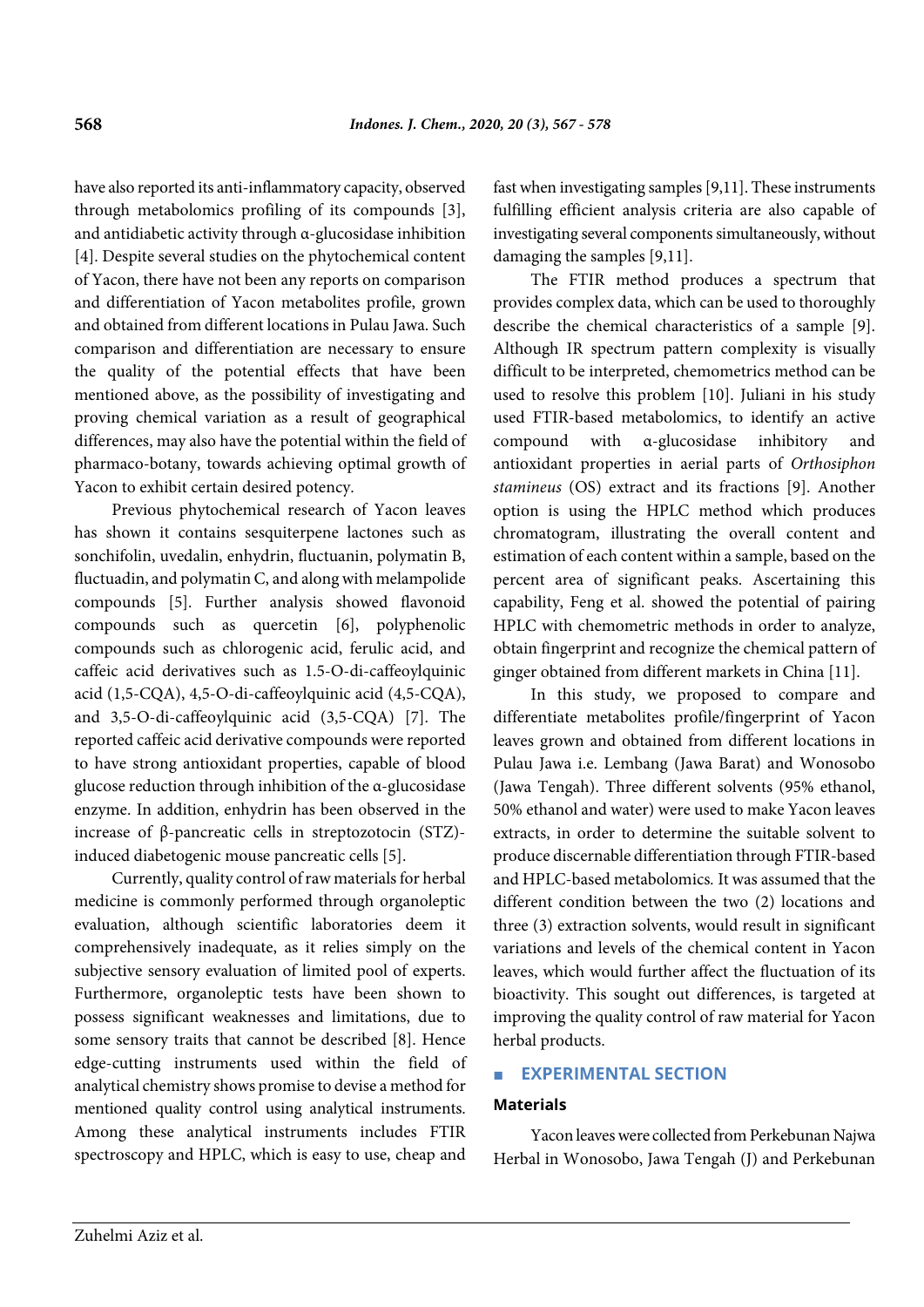Manoko in Lembang, Jawa Barat (B). Ethanol, acetonitrile (HPLC grade), and formic acid were purchased from Merck, Darmstadt, Germany. While potassium bromide for spectroscopy was purchased from Sigma Aldrich, St. Louis, USA.

#### **Instrumentation**

This study utilized an array of instruments which includes Sartorius TE214S analytical balance (Sartorius, Göttingen, Germany), ultrasonic LC 30 H Elma (Elma Schmidbauer Gmbh, Gottlieb-Daimler Straß 17 78224, Singen, Germany), FTIR spectrophotometer Tensor 37 (Bruker) equipped with OPUS software and HPLC LC-20 AD (Shimadzu, Kyoto, Japan).

#### **Procedure**

#### *Sample preparation and extraction*

The Yacon leaves were dried, grinded and sieved with a 40 mesh sieve. Approximately 20 g of Yacon leaves powder was extracted using 100 mL of 95% ethanol, after-which the extract was collected from the filtered mixture. The residue was extracted twice by ultrasonication for 30 min using ± 50 mL of 95% ethanol, which brought the total volume of solvents used to 200 mL. All of the extracts were pooled, while the residual solvent was evaporated using a vacuum rotary evaporator, after-which the extract was then dried using the freeze dryer. Similarly, the same procedure was repeated for 50% ethanol and water. Ten replications were made so 60 fractions were obtained. The resulted extracts were named according to the origin, extraction solvent and replicate numbers, for examples: B91 = Yacon from Lembang extracted with 95% ethanol replication 1, JW1 = Yacon from Wonosobo extracted with water replication 2.

### *Measurement of FTIR spectrum*

The FTIR spectrum was obtained from each extract, with two (2) measurements approximately 2 mg of each Yacon leaves extract, mixed homogeneously with 0.2 g of potassium bromide, further pressed to form a tablet. Using OPUS 4.2 software (Bruker Optik GmbH, Karlsruhe, Germany), the FTIR spectrum was measured in the region of 4000–400  $\text{cm}^{-1}$ .

### *HPLC analysis*

HPLC analysis was conducted as follows: C18

stationary phase, UV detector 254 nm, 1 mL/min flowrate; 20 μL injection volume with gradient elution technique using mobile phase composition which was from 0–5 min (ACN 15%), 5–15 min (ACN 15–50%), 15–30 min (ACN 50–70%), 30–45 min (ACN 70–85%), and 45–60 min (ACN 85-95%) with a flowrate of 1 mL/min with an analysis time of 60 min. The waters column, columns  $\times$  bride, dimensions were (4.6 mm  $\times$ 150 mm  $\times$  5 µm), which was obtained from Waters Corporation, 34 Maple Street, Milford, Massachusetts, USA.

### *Data pre-processing treatments*

The quantified chromatogram was categorized into variables based on its length and was pre-processed in four (4) steps to produce clear differentiation result. Firstly, the exclusion of variables which had a value of 0 was observed on at least 50% of the samples, either globally or locally within a group of samples, with further censoring of outliers through 90% winsorization. Secondly, the normality test was performed using four (4) different methods which include Shapiro-Wilk, Anderson-Darling, Lilliefors, and Jarque-Bera to evaluate the goodness of fit of the samples. Thirdly, comparison of variance using Levene's test and Bartlett's test to justify the relevance of PCA. Lastly, the Kaiser-Meyer-Olkin Test for Sampling Adequacy to determine whether the data obtained from quantified chromatogram was sufficient for factor analysis. Notably, these aforementioned tests were conducted using XLSTAT version 2014.5.03.

### *Principal component analysis (PCA)*

PCA was done using SIMCA-P version 14 (Sartorius Stedim Biotech, Umea, Sweden), producing score plots, which was used to examine whether the sample groups were in accordance with their solvents and geographical origins. PCA investigation was conducted towards the absorption over certain ranges of wavelengths, while data as regards to the extracts with different solvents were obtained from quantification of FTIR spectra. Further PCA was performed on peak retention time and percentage of peak area (% A), as regards to the data obtained from quantification of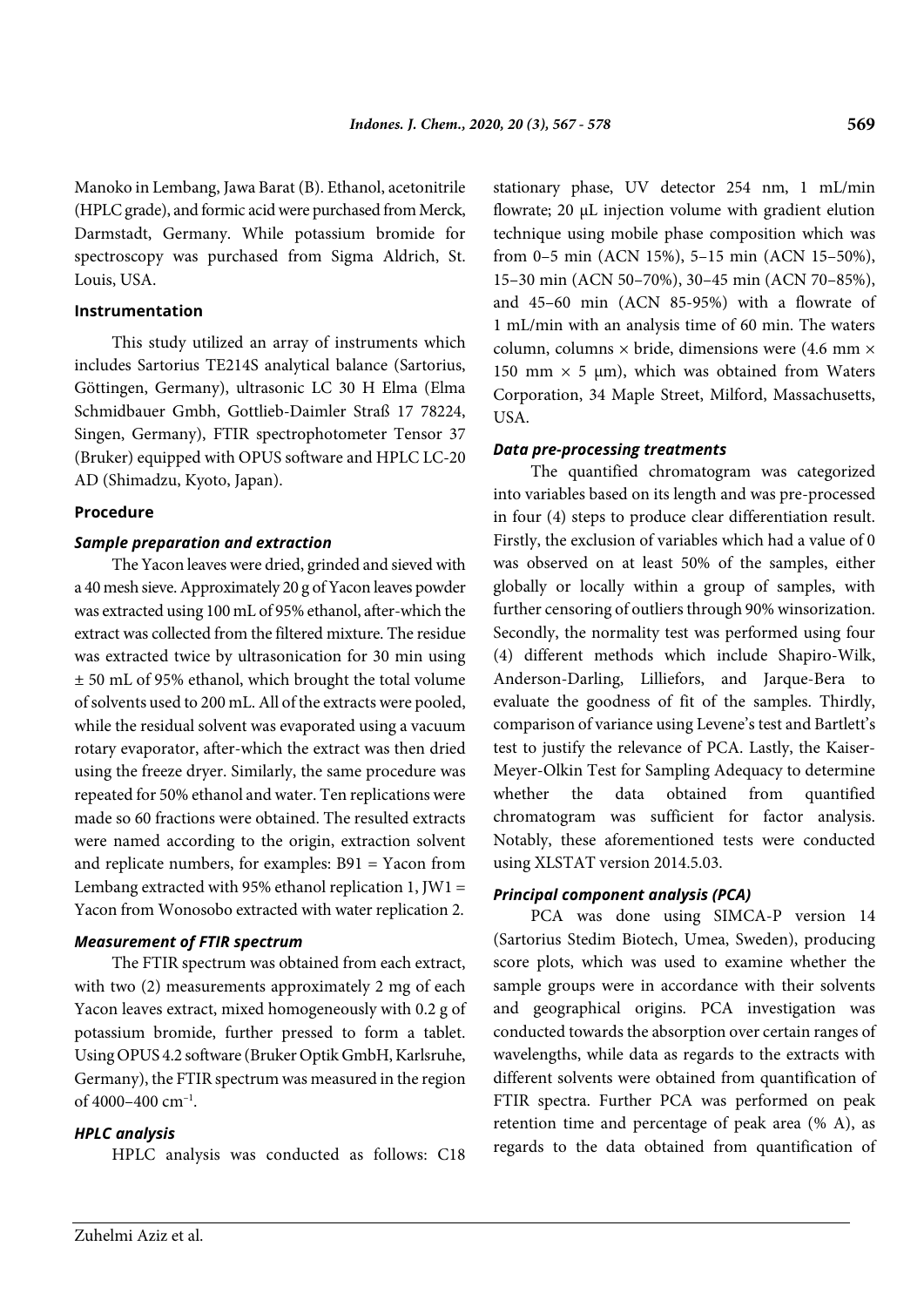HPLC chromatograms. Notably, PCA also produces fingerprints of location origin and solvent, obtained from unique values of absorbance at certain wave numbers for certain extracts (FTIR), or from the unique percent area value (% A) at certain peak retention times for certain extracts (HPLC). PCA analysis for FTIR and HPLC data was done by using pareto scaling method. FTIR data had 60 observations and 1866 independent variables (FTIR wave numbers), while HPLC data had 60 observations and 31 independent variables (HPLC retention time).

#### ■ **RESULTS AND DISCUSSION**

#### **FTIR Spectra of Yacon Leaves Extracts**

FTIR spectra were used to single out a functional group from the chemicals in the plant extract, which was made in the mid-infrared region  $(4000-400 \text{ cm}^{-1})$ . A representative of the FTIR spectrum is obtained from different samples of Yacon leaves, in the mentioned infrared region observed in Fig. 1.

Results from the FTIR spectra indicated that samples from both regions, which were extracted using a similar solvent, showed a similar spectral pattern qualitatively albeit different values of absorption intensity. Therefore, it was concluded that direct qualitative observation towards the spectra was not adequate to reveal the difference in geographical origins of the plant and any other inference towards the variation of the chemical composition of the samples.

Although direct qualitative observation failed to reveal the variation resulted from different geographical origins of the plant, variation resulting from different solvents was observed qualitatively on the spectra of samples from one region. Therefore it was assumed the variation as a result of the interactions between different solvents occurred because of the varying amount of the metabolite compounds, within the samples extracted with different solvents.

Visually, the spectrum of 95% ethanol extracts was sharper than the spectrum of 50% ethanol extract, and the spectrum of water extract inclusively (Fig. 1). Further comparison resulted in some typical absorbance peaks within the range of  $3367-3391$  cm<sup>-1</sup>, indicating the absorption of the hydroxyl group (–OH), although the absorbance peaks within the range of  $2925-2932$  cm<sup>-1</sup> and around 2851cm–1 demonstrated the absorption of the functional groups –CH stretching. Notably, the absorbance peaks around 1689, 1721 and 1740 cm–1 denoted the absorption of the carbonyl functional group,



3800 3600 3400 3200 3000 2800 2600 2400 2200 2000 1800 1600 1400 1200 1000 800 600  $\overline{A}$ Fig 1. Example of FTIR-spectra of extracts of Yacon leaves, obtained from Jawa Tengah (J) in the range of 4000–  $400 \text{ cm}^{-1}$  wavenumbers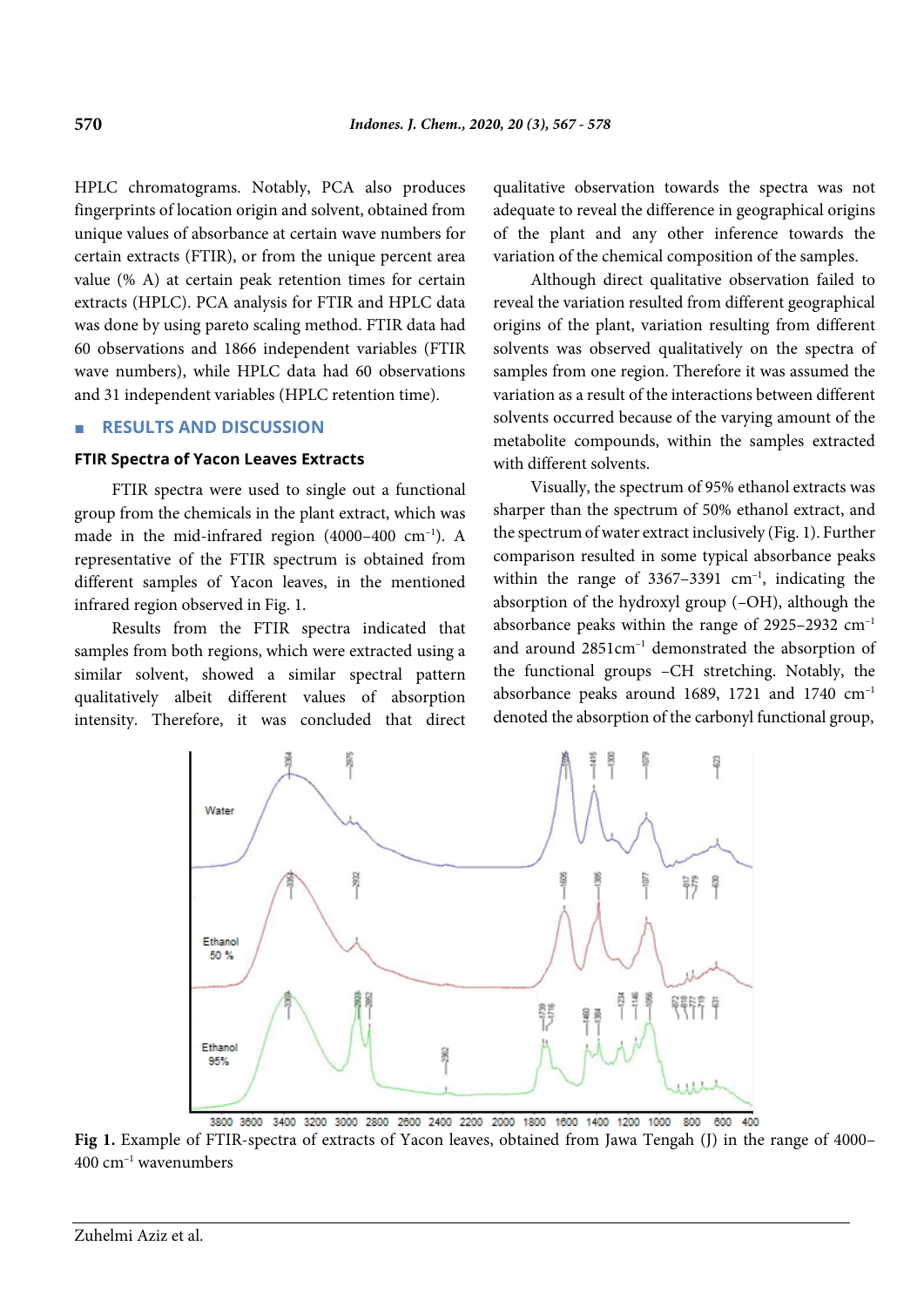while peaks around 1384 cm<sup>-1</sup> indicated the presence of the methyl group  $(-CH<sub>3</sub>)$ . Furthermore, absorbance peaks within the range of  $1250-1020$  cm<sup>-1</sup> were marked by the absorption of aliphatic amine functional group (C–N stretching), while the peaks within the range of 1000– 650 cm–1 could be seen through the absorption of alkenes functional group C–H bend [12]. Lastly, in all spectral samples obtained, the absorbance peaks shown around 2300 cm<sup>-1</sup> was possibly due to  $CO<sub>2</sub>$  uptake from the air.

The complexity of the mentioned FTIR spectra was the result of various constituents of chemical compounds present within the samples. This noted complexity contributed towards the difficulty of making any direct visual interpretation, as the quantified FTIR spectra and the absorbance for each wave number was further analyzed using chemometric methods.

#### **PCA of FTIR-Data**

The quantified FTIR absorbance of Yacon leaves extract samples for each wave number, was used as input for PCA which was then transformed into a set of values of linearly uncorrelated variables called principal components (PCs) [13]. The observed transformation was conducted to investigate the geographical origins of each sample and the solvents used for extractions. Subjecting the quantified FTIR spectra to data pre-processing, resulted in the elimination of variables in which at least 50% of them were 0, further winsorizing the outliers. The pre-processing also significantly showed that the quantified FTIR spectra were distributed normally with at least one sample group, where its variance significantly differed compared to other groups. The PCA model resulted in 4 components which explain 91.7% total variations where the value of  $Q^2$  was recorded at 0.894, indicating that the transformation was reliable.

As shown by the PCA score plot (Fig. 2), the samples didn't display any remarkable differences, as there was no significant distinction between samples obtained from different regions. However, samples extracted using different solvents could be discerned into distinct groups (Fig. 3). The resulting distribution plot could be used to interpret the separation of samples respectively to their solvent, estimated by observing the centroids packing of each sample groups to each other. Explicitly, distribution plots which represented sample J extracted with three different solvents showed that they were significantly different from each other (Fig. 4).



Fig 2. Geographical-origin-based PCA Score Plot of FTIR-data of Yacon leaves based on Pareto scaling (3800–400 cm<sup>-1</sup>). Geographical origins denoted by color. Blue for Jawa Barat (B) and red for Jawa Tengah (J). For label explanation see Method section.  $R^2X$  cumulative = 0.956 and  $Q^2 = 0.932$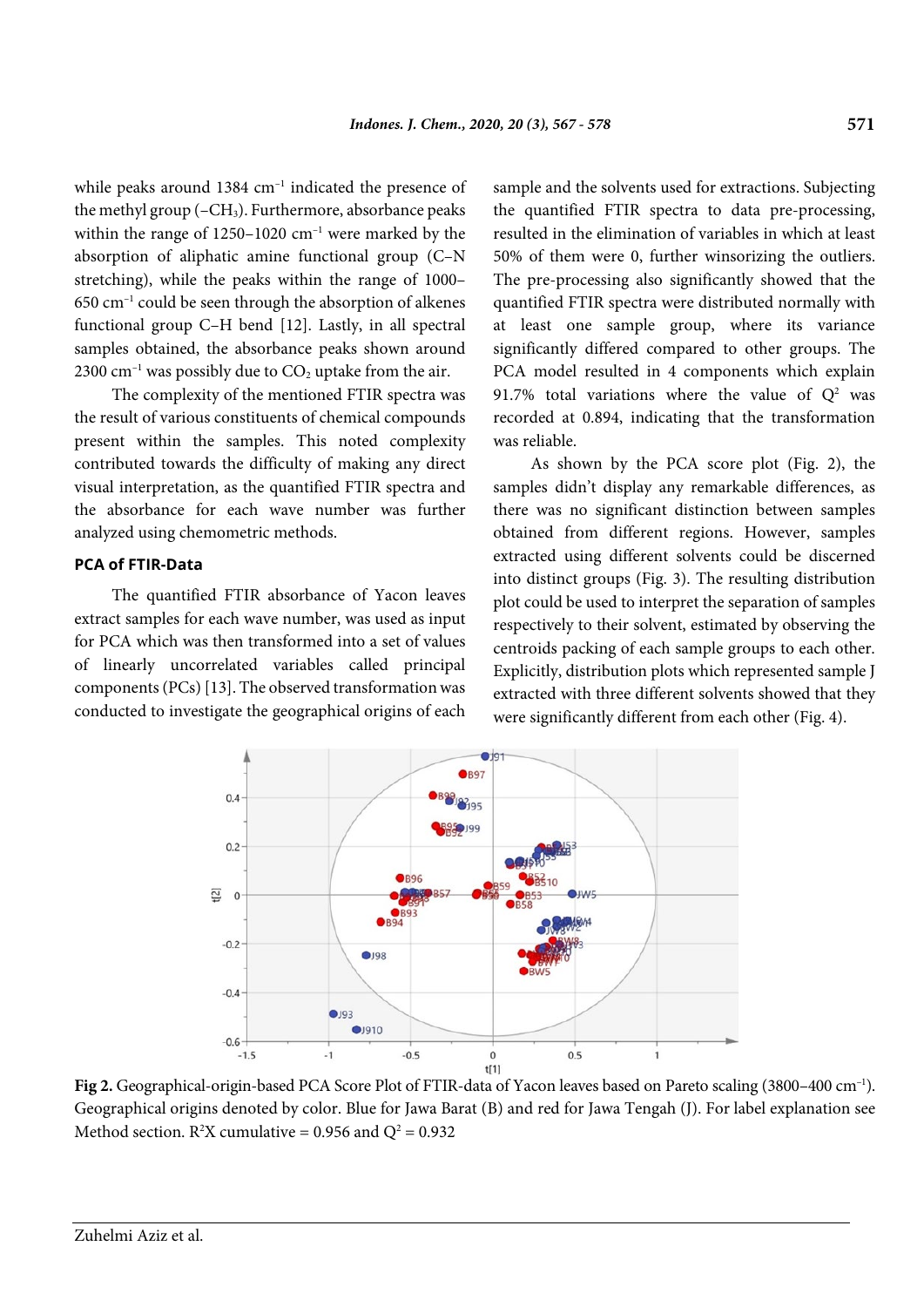

Fig 3. Solvent-based PCA Score Plot of FTIR-data of Yacon leaves based on Pareto scaling (3800-400 cm<sup>-1</sup>). Solvents denoted by color. Yellow for water, blue for ethanol 50%, and red for 95% ethanol.  $R^2X$  cumulative = 0.917,  $Q^2 = 0.894$ 



**Fig 4.** Representatives of PCA contribution plot of FTIR-data of Yacon leaves from Wonosobo (Jawa Tengah). (a) Yacon 95% ethanol extract, (b) Yacon 50 % ethanol extract, (c) Yacon water extract. In each contribution plots, the wave numbers positioned above the X-axis were present at a higher intensity at the respective extract as compared to those positioned below the X-axis

The 95% ethanol extract samples (Fig. 4(a)) showed a higher absorbance in an area within the range of 2700– 1700 cm–1 , which was interpreted as having higher absorption of hydroxyl group from acid (OH within the range 2500–2700 cm<sup>-1</sup>), alkanes (C–H, within the range of 2850–3000 cm–1 ), C-H stretching (1450–1470) and carbonyl functional group (C=O) from aldehyde/ketone/carboxylic acids (1675–1740 cm<sup>-1</sup>) and –C–O–C from ether (1230–1270). Meanwhile, 50% of ethanol extract samples showed lower absorbance within the range of  $1700-400$  cm<sup>-1</sup>, indicating the presence of the methyl group (–CH3 within the range of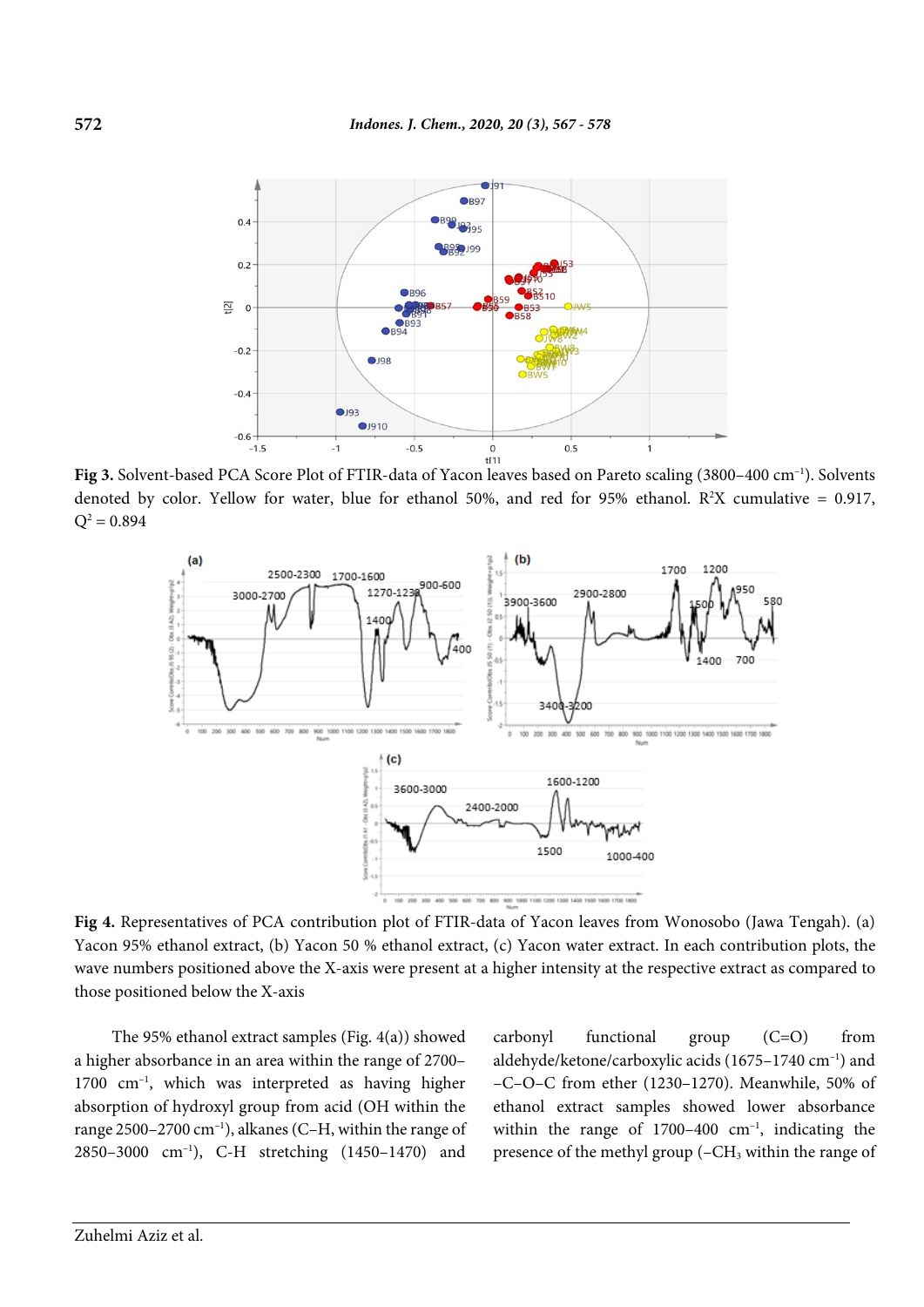1470–1340 cm–1 ), alkenes (C–H within the range of 995– 675 cm–1 ), C–O functional group of alcohol, ether, carboxylic acids and esters [12], as compared to other groups. This finding resonates to numerous findings as regards to 50% ethanol extract samples (Fig. 4(b)) resembling 95% ethanol extract samples, except within the wavenumber range of  $1700-1500$  cm<sup>-1</sup> which can be attributed to the absorption of primary and secondary amines functional group N–H, amines bending (1575– 1650 cm–1 ) C=N: imines, oxime (1640–1690 cm–1 ), C=O: amides (1640–1670  $\text{cm}^{-1}$ ) and within the range of 2853– 2929 cm–1 . However, the 50% ethanol extract showed lower absorption of alkanes functional group C–H stretching, compared to 95% ethanol extract samples. Notably, water extract samples (Fig. 4(c)) also demonstrated the lowest absorption on the abovementioned ranges.

The unique profiles of IR absorption could then be concluded from the fingerprints that differ the samples based on the solvents. Specifically, Fig. 4 shows functional groups present in the area as follows; –CH3, C–H, C=C–H, C–O and C–C, with the functional group predominantly present in the water extract.

PCA loading plot comprehensively illustrates absorbance intensities, which were used to cluster samples (Fig. 5). It was indicated that absorption at 3600– 3000 cm–1 of C–H stretching, free O–H stretching, O–H stretching, and N–H stretching; at  $1700-1500$  cm<sup>-1</sup> of C=C, 1500–1300 cm–1 C–O–C asymmetric stretching, C–O stretching; and at 700–540 cm<sup>-1</sup> of C-H bending and C-O stretching were dominantly present in 95% ethanol extract. While at 3000–2800 and 2700–2400 cm–1 of O-H stretching,  $1300-700$  cm<sup>-1</sup> of C-O stretching, C-H stretching and bending, with 540-400 cm<sup>-1</sup> of C-C skeletal vibration dominated the water and 50% ethanol extract.

#### **PCA of HPLC-Data**

HPLC chromatogram profiles of the Yacon leaves extracts from sample B and J (Fig. 6), shows similarities with the following details; 36 peaks were detected in each chromatogram extract, however in 50% ethanol extract and 95% Yacon B, peak numbers: 5 and 30 (P5 and P30) were detected with an area value of 0.000%. Notably, the similarities and number of peaks made the chromatogram profiles difficult to be distinguished visually. Hence, further investigation was conducted using PCA to differentiate the profiles of the samples.

The quantified chromatograms were subjected to data pre-processing and PCA, similar to FTIR-spectra. The resulting PCA had 3 components and captured 85% variations with  $Q^2$  value at 0.68, which showed that the transformation was reliable. As illustrated by the PCA score plot (Fig. 7), samples could be distinguished based on the geographical origins and solvents used (Fig. 8). PCA biplot (Fig. 9) showed that the peaks were correlated with the geographical origin clusters, as samples



**Fig 5.** PCA loading line plot of FTIR data of Yacon extract obtained from different solvent extraction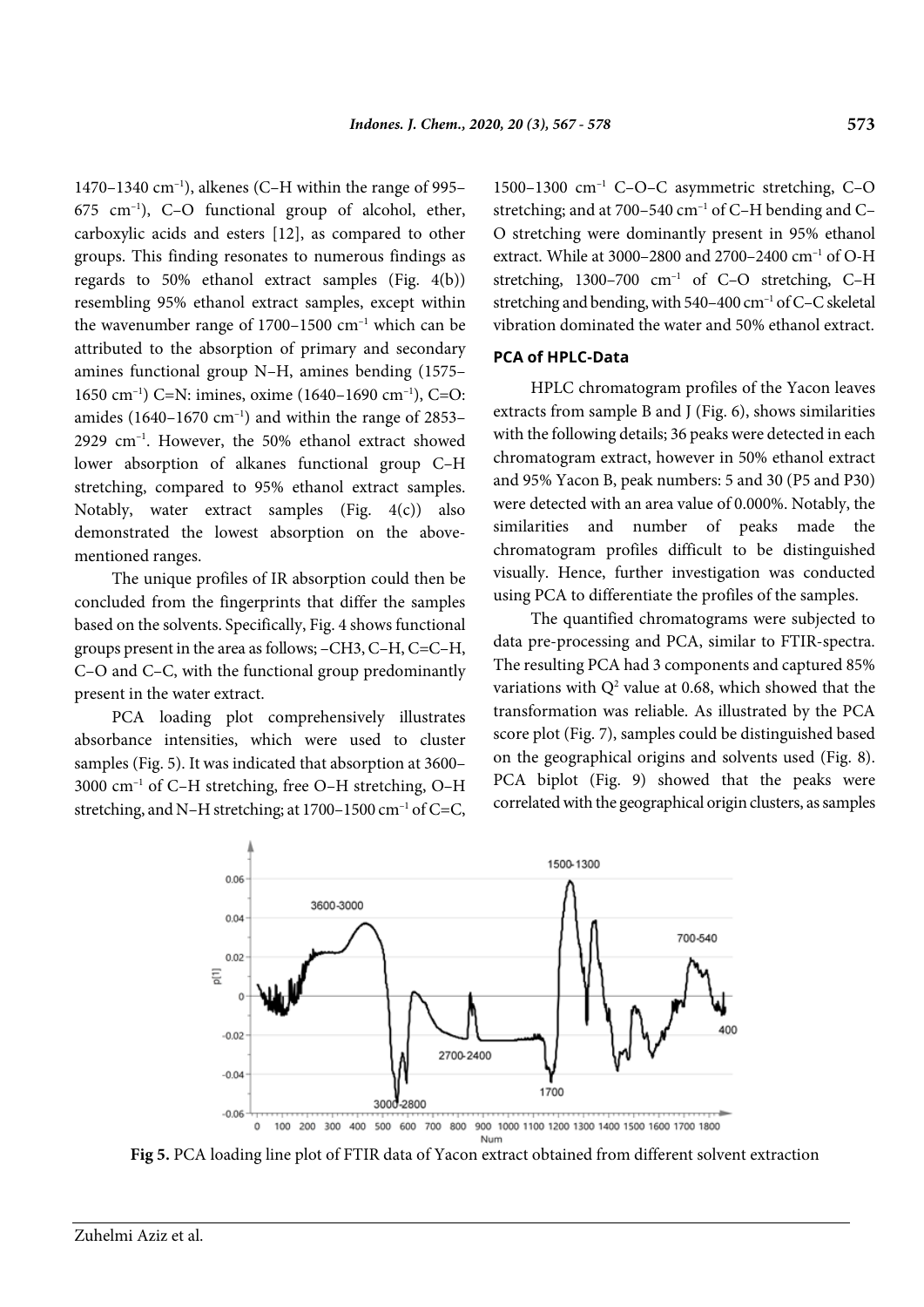

Fig 6. Example of HPLC- chromatograms of extracts of Yacon leaves from Lembang-Jawa Barat (a) and from Wonosobo-Jawa Tengah (b)



**Fig 7.** Geographical-origin-based PCA Score Plot of HPLC-data of Yacon leaves. Geographical origins denoted by color. Blue for Lembang-Jawa Barat (B) and red for Wonosobo-Jawa Tengah (J).  $R^2X$  cumulative = 0.85 and Q<sup>2</sup> = 0.68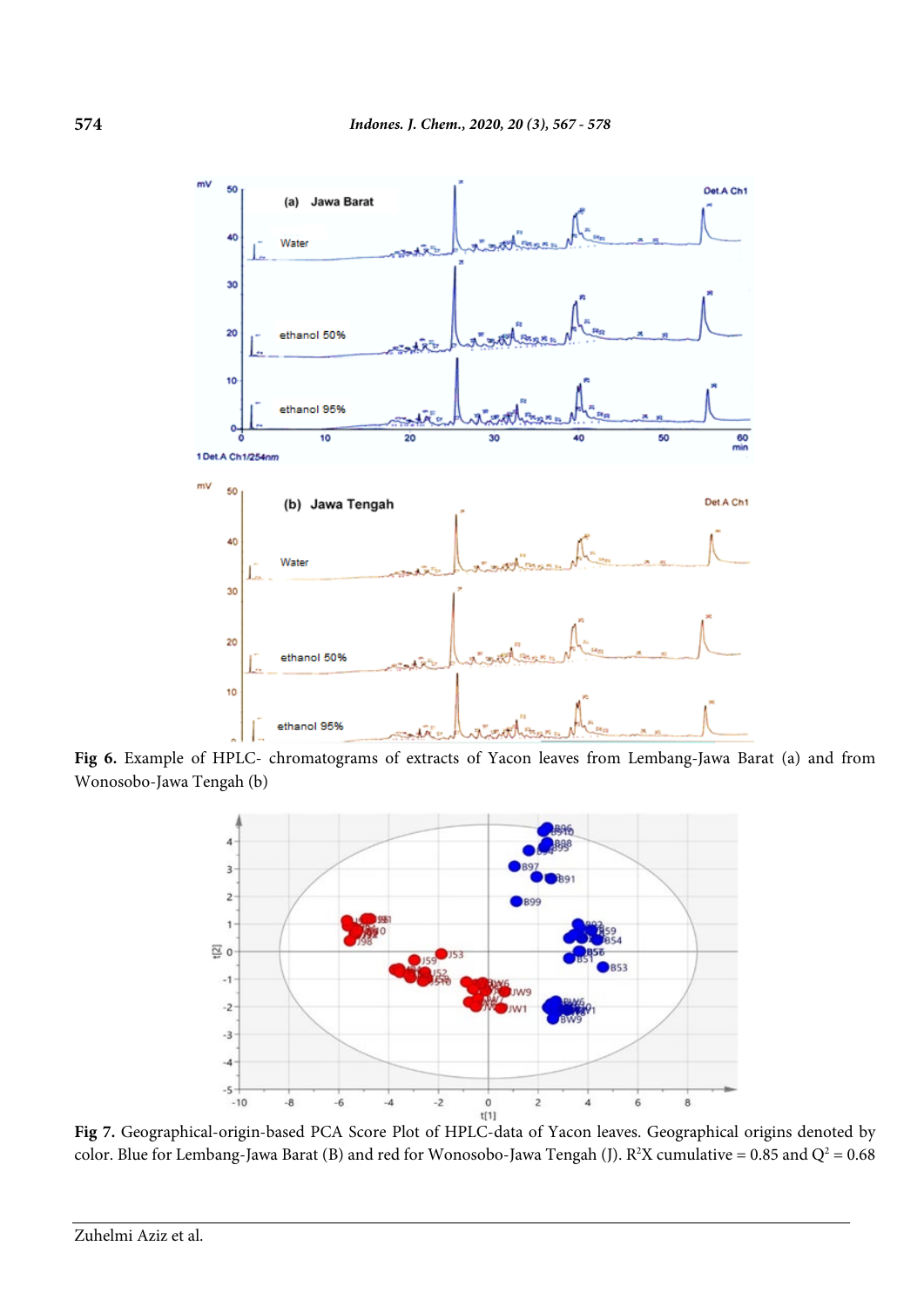

Fig 8. PCA score plot HPLC data of Yacon leaves extract colored in accordance with their extraction solvent, Blue = water extract; Red = ethanol 50% extract and Yellow = ethanol 95% extract



**Fig 9.** PCA loading biplot HPLC data of Yacon extract based on location origin. Blue = Yacon B (Lembang, Jawa Barat), purple = Yacon J (Wonosobo, Jawa Tengah), grey circle = peak number of the related retention time peak (P). The retention times abundantly found in particular extract were located nearby the associated extracts. For example, P32 (Peak no. 32) had high intensity in ethanol 50% extract

from Jawa Barat (B) were positively characterized by peak 04, peak 09 and peak 14.

Further analysis was conducted on water extracts from both regions (Fig. 10), by studying the contribution plot. Compared to overall samples, Yacon B water extract (BW) mainly exhibited higher intensities on peak 14, peak 16 and peak 36, with lower intensities at peak 11 and peak 29. Similarly, compared to overall samples, Yacon J water extract (JW) demonstrated lower intensities on peak 15 and peak 16, with higher intensity on peak 36.

In this preliminary study, we used FTIR and HPLC, thus the provided information is rather limited.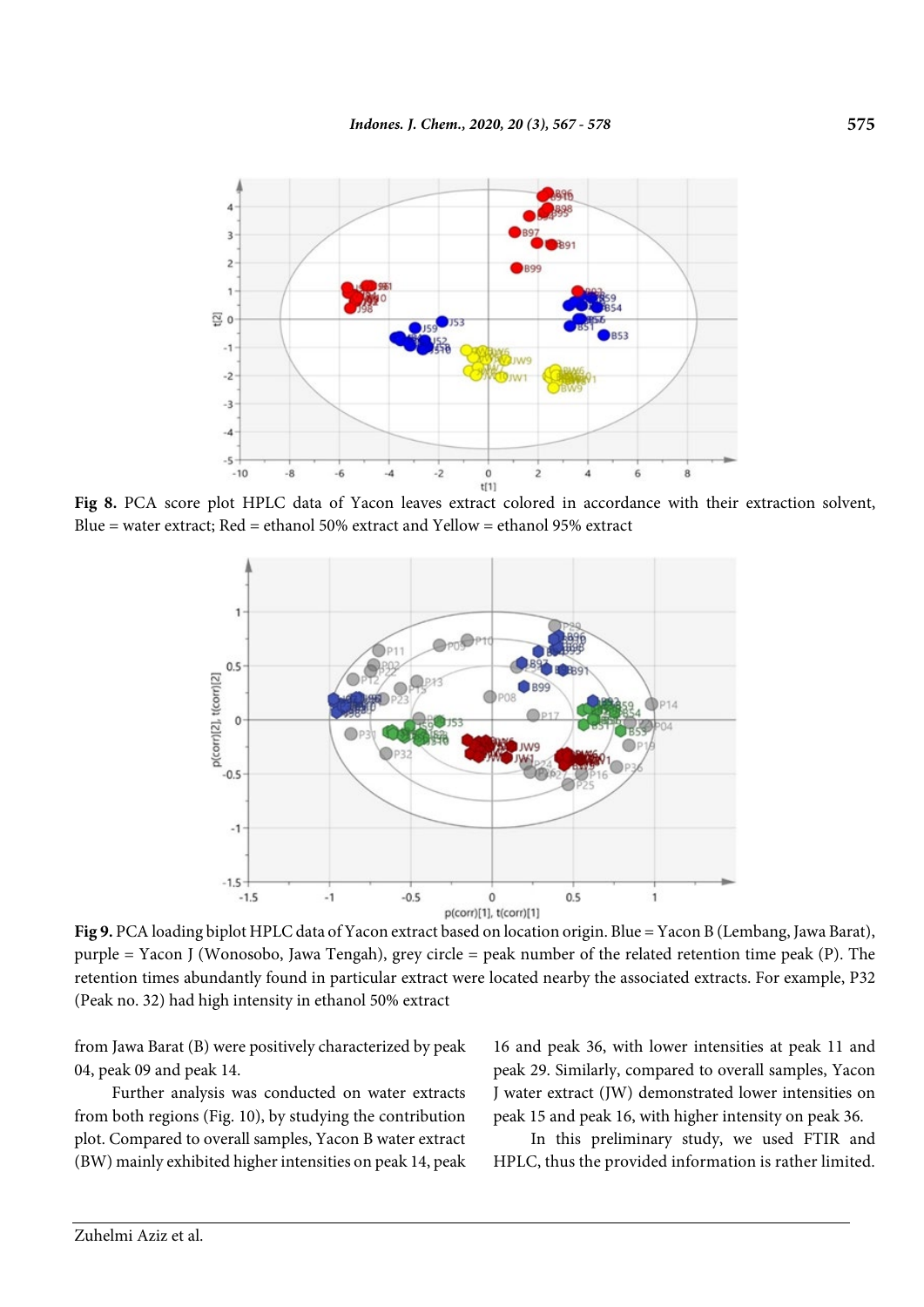

**Fig 10.** Two representative contribution plots of PCA Yacon HPLC data. (a) Contribution plot of Yacon water extract (Sample from Lembang Jawa Barat) and (b) Contribution plot of Yacon water extract from Wonosobo Jawa Tengah. Retention times mentioned in each figure representing metabolites were found to be more abundant in the associated extract if it is positioned above the X-axis. Oppositely, it is found to be less abundant if it is positioned below the Xaxis. For example, Yacon water extract from Lembang contained peak at a retention time of 21.59–25.10 min with higher intensity, but it contained peak at a retention time of 20.92–22.43 min with lower intensity

No reports have been found regarding the identification of metabolites which discriminates Yacon leaves from different locations or extracted with different solvents. Thus, we could not compare the FTIR data obtained in this study with the data from the previous report. The commercially available compounds isolated from this plant is also not available. This is a hurdle of this research which hampers the identification of metabolites important for the separation. For a holistic view of this interaction, further research using a more robust tool such as NMR or LC-MS is recommended to disclose which compounds are represented by these discriminating peaks. We are currently conducting LC-MS based metabolomics of the Yacon's extract to further identify these metabolites markers.

### ■ **CONCLUSION**

The results of this study showed that FTIR and HPLC - Based Metabolomics supported by Principal Component Analysis (PCA), that was performed in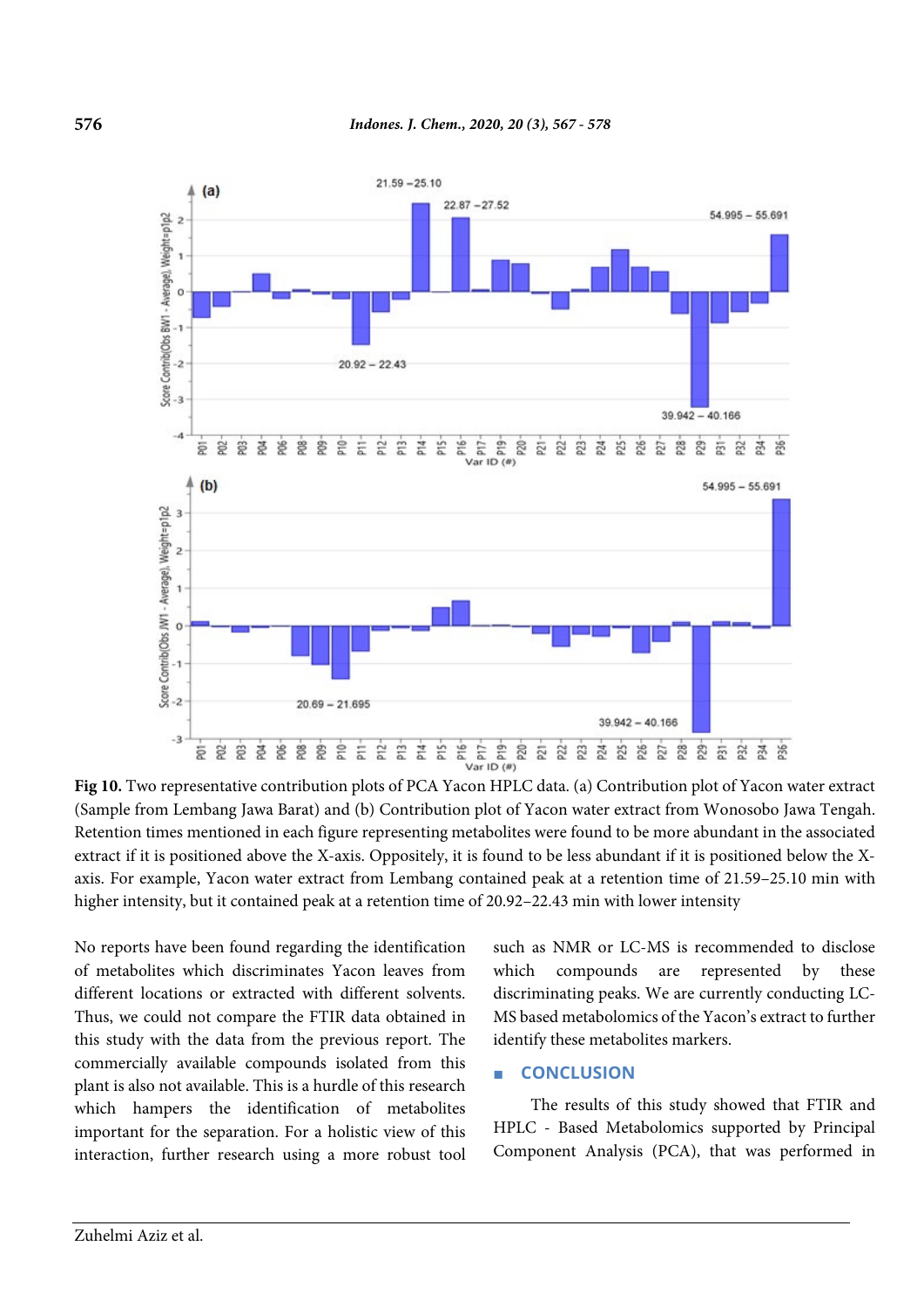order to capture and discern the unique geographical origin of Yacon leaves and its accompanying solvent characteristics for extraction, would have been difficult to do just through direct visual observation and comparison. Notably, FTIR was able to distinctly cluster Yacon samples based on the solvents, but it was not capable to classify them based on their geographical origins. However, HPLC was able to distinctly cluster Yacon samples based on both the solvents and geographical origins. Demonstration of such capability can be used to construct hypothesis and evaluation for future researches, as regards to the metabolites compound variations on the activity of samples, e.g. anti-inflammatory activity or antidiabetic activity, which can be evaluated through the combination of FTIR/HPLC and PCA for investigation.

### ■ **ACKNOWLEDGMENTS**

The authors gratefully acknowledge the Faculty of Pharmacy, University of Pancasila, Jakarta for providing the HPLC and other laboratory facilities required for this study and the Laboratory of Tropical Biopharmaca Study Center IPB Bogor for providing the FTIR.

### ■ **REFERENCES**

- [1] Grau, A., and Rea, J., 1997, "Yacon. *Smallanthus sonchifolius*(Poepp. & Endl.) H. Robinson" in Andean roots and tubers: Ahipa, arracacha, maca and yacon. Promoting the conservation and use of underulitized crops. 21, Eds. Hermann, M., and Heller, J., IPK & Gatersleben/International Plant Genetic Resources Institute, Rome, Italy, 203–204, 209, 221–223, 230.
- [2] Genta, S.B., Carbrera, W.M., Mercado, M.I., Grau, A., Catalán, C.A., and Sánchez, S.S., 2010, Hypoglycemic activity of leaf organic extracts from *Smallanthus sonchifolius*: Constituents of the most active fractions, *Chem. Biol. Interact.*, 185, 143–152.
- [3] Oliveira, R.B., Chagas-Paula, D.A., Secatto, A., Gasparoto, T.H., Faccioli, L.H., Campanelli, A.P., and Da Costa, F.B., 2013, Topical anti-inflammatory activity of yacon leaf extracts, *Rev. Bras. Farmacogn.,* 23 (3), 497–505.
- [4] Djamil, R., Winarti, W., Simanjuntak, P., and Syamsudin, 2014, Standardization and α-glycosidase

inhibition of extracts of *Vatica pauciflora* Blume stem barks and *Smallanthus sonchifolius* leaves, *J. Pharmacogn. Phytochem*., 3 (4), 42–46.

- [5] Honoré, S.M., Genta, S.B and Sánchez, S.S., 2015, *Smallanthus sonchifolius* (Yacon) leaves an emerging source of compounds for diabetes management, *J. Res. Biol.*, 5 (A), 021–042.
- [6] Valentová, K., and Ulrichová, J., 2003, *Smallanthus sonchifolius* and *Lepidium meyenii* – Prospective Andean crops for the prevention of chronic diseases, *Biomed. Pap.*, 147 (2), 119–130.
- [7] Russo, D., Valentão, P., Andrade, P.B., Fernandez, E.C., and Milella, L., 2015, Evaluation of antioxidant, antidiabetic and anticholinesterase activities of *Smallanthus sonchifolius landraces* and correlation with their phytochemical profiles, *Int. J. Mol. Sci*., 16, 17696–17718.
- [8] Soekarto, S.T., 2008, *Penilaian organoleptik untuk industri pangan dan hasil pertanian*, Bhratara Karya Aksara, Jakarta, 34.
- [9] Juliani, Yuliana, N.D., Budijanto, S., Wijaya. C.H., and Khatib, A., 2016, Senyawa inhibitor αglukosidase dan antioksidan dari kumis kucing dengan pendekatan metabolomik berbasis FTIR, *JTIP*, 27 (1), 17–30.
- [10] Edi, D.P., Rafi, M., Utami, D.S., Nurcholis, W., and Agung, M., 2014, Identifikasi dan autentikasi jahe merah menggunakan kombinasi spektroskopi FTIR dan kemometrik, *Agritech*, 34 (1), 82–87.
- [11] Feng, X., Kong, W., Wei, J., Ou-Yang, Z., and Yang, M., 2013, HPLC fingerprint analysis combined with chemometrics for pattern recognition of ginger, *J. Pharm. Biol.*, 52 (3), 362–367.
- [12] Skoog. D.A., Holler. F.J., and Crounch. S.R., 2007, *Principles of Instrumental Analysis*,  $6<sup>th</sup>$  Ed., Thomson Brooks/Cole, Belmont, CA.
- [13] Sun, X., Wang, H., Han, X., Chen, S., Zhu, S., and Dai, J., 2014, Fingerprint analysis of polysaccharides from different *Ganoderma* by HPLC combined with chemometrics methods, *Carbohydr. Polym.*, 114, 432–439.
- [14] Maser, W.H., Rusmarilin, H., and Yuliana, N.D., 2017, Aplikasi metabolomik berbasis HPLC untuk